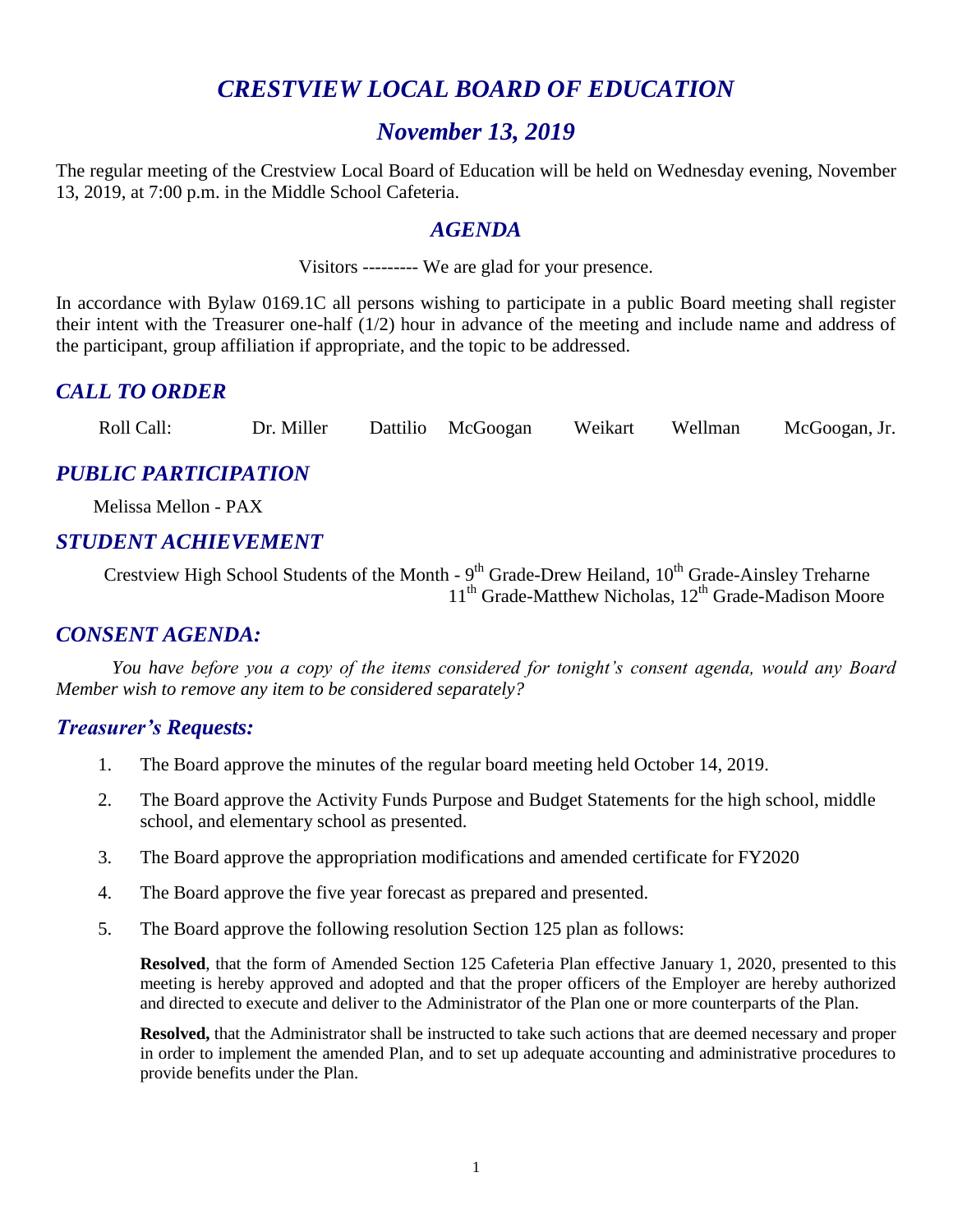**Resolved,** that the proper officers of the Employer shall act as soon as possible to notify the employees of the Employer of the adoption of the amended Plan by delivering to each employee a copy of the summary description of the Plan in the form of the Summary Plan Description presented to this meeting, which form is hereby approved.

#### *Superintendent's Requests:*

- 1. The Board approve the 2019-20 Building Parent Advisory Committees as presented for Crestview High School, Middle School, and Elementary School.
- 2. The Board approve to revise the following substitute employee salary schedules effective January 1, 2020:

| Secretaries        | \$8.70 per hour |
|--------------------|-----------------|
| Cooks              | \$8.70 per hour |
| Cafeteria Cashiers | \$8.70 per hour |
| Cafeteria Servers  | \$8.70 per hour |
| Technology         | \$8.70 per hour |

3. The Board grant supplemental contracts to the following licensed personnel for the 2019-2020 school year as per salary schedule for the assignment designated pursuant to O.R.C. 3313.53; all required reports are on file:

> Tobin Bacon – CMS Boys Track Head Coach Cassidy Griffin – CMS Art Club Courtni Johnson – CHS Junior Varsity Softball Coach Cynthia Straney – CMS Girls Track Coach

4. The Board grant pupil activity contracts to the following nonteaching personnel for the 2019-20 school year as per salary schedule for the assignment designated pursuant to O.R.C. 3313.53; all required reports are on file:

> Melvin Miller – CHS Varsity Assistant Girls Softball Coach Dimitri Gregory – CMS Boys Head Wrestling Coach Taylor Hicks – CHS Winter Guard Instructor Spencer DeSalvo – CHS Varsity Assistant Boys Wrestling Coach

5. The Board approve the following as non-paid volunteers for the 2019-20 school year; all required reports are on file:

> Jordan Graham – CHS Volunteer Boys Swim Coach Michael Davidson – CHS Volunteer Girls Swim Coach George Kubas – CHS Assistant Bowling Coach Gregory Woolman – CHS Volunteer Indoor Track Coach Matthew Evans – CHS Volunteer Indoor Track Coach

6. The Board approve the following personnel for Athletic Department event positions for the 2019-20 school year:

> Barbara Lipp – CHS Girls Basketball Scorekeeper Donald Guy – CHS Girls Basketball Clock/Scoreboard Operator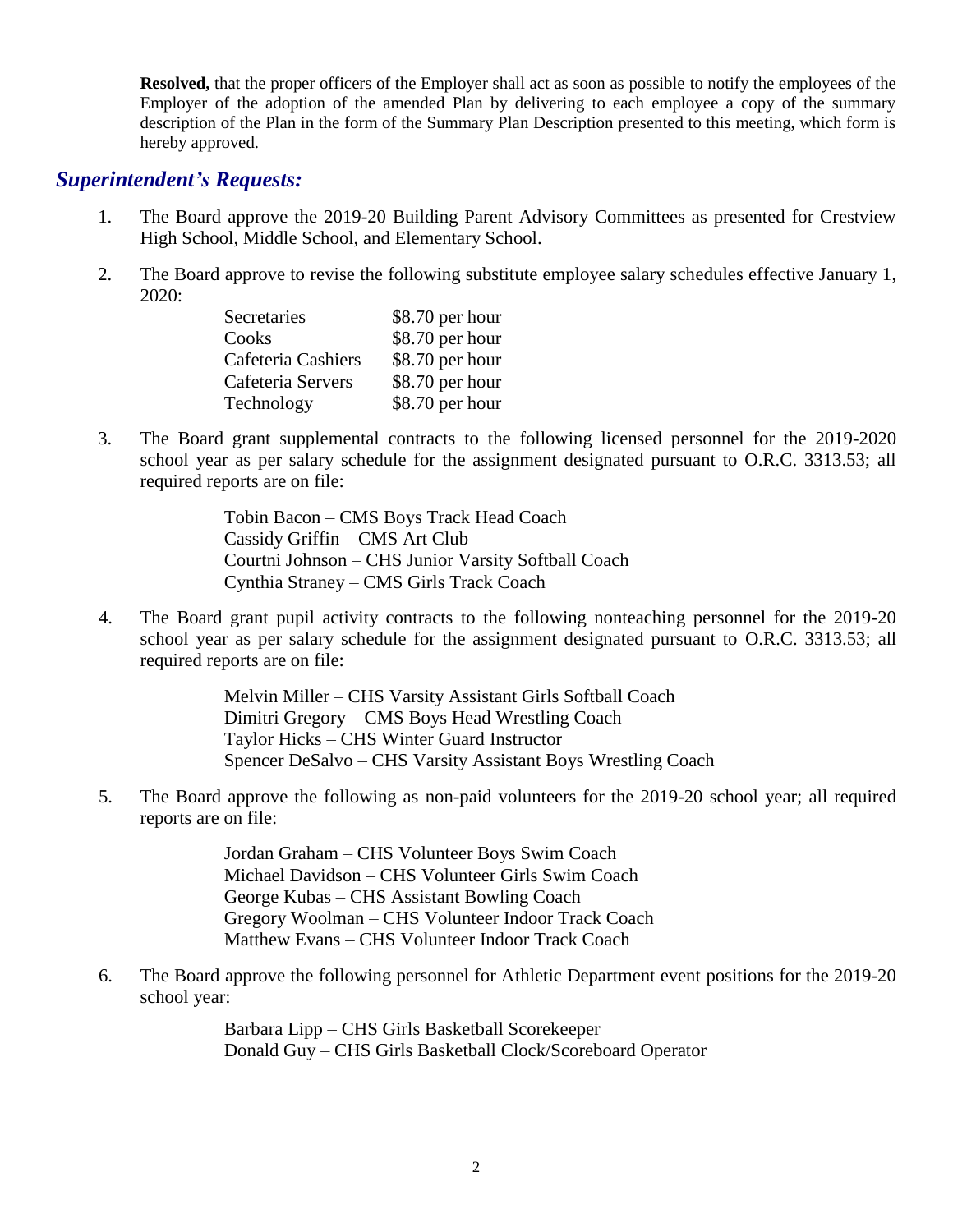7. The Board approve the following certificated personnel be placed on the approved substitute list for the 2019-20 school year, be granted a limited teaching contract, substitute basis only, according to salary schedule; all required reports are on file:

> *High School, Middle School & Elementary School* Stacy Wick – Licensed Practical Nurse (LPN) Tricia Cline – Licensed Practical Nurse (LPN) Ashley Hutmacher – Multi-Age PK-12 License General, Visual Art

 8. The Board approve the following non-teaching personnel be placed on the approved substitute list for the 2019-20 school year, substitute basis only, according to wage rate for the assignment designated; all required reports are on file:

*Bus Driver*......Scott McDade

## **END of CONSENT AGENDA**

Recommend: The Board approve the consent agenda as presented:

|          | Moved by ______, second by ______ to approve consent agenda. Vote yes: |                         |  |
|----------|------------------------------------------------------------------------|-------------------------|--|
| Vote no: | Absent <sup>.</sup>                                                    | Motion carried . Failed |  |

## *Treasurer's Requests/Recommendations not included in Consent Agenda:*

1. Approve financial reports and investments as prepared and presented.

| Moved by , second by |                     | Vote yes: |                       |                         | Vote no: |  |
|----------------------|---------------------|-----------|-----------------------|-------------------------|----------|--|
|                      | Absent <sup>.</sup> |           | <b>Motion carried</b> | <b>Example 1</b> Failed |          |  |

2. Recommend: The Board accept donations from:

| a. Crestview Vision 2020 Levy Committee | \$1577.61 to Scholarship Fund        |
|-----------------------------------------|--------------------------------------|
| b. Ohiopyle                             | \$75.46 to CHS Public School Support |
|                                         |                                      |

Moved by \_\_\_\_, second by \_\_\_\_\_. Vote yes: \_\_\_\_, \_\_\_\_, \_\_\_\_, \_\_\_\_, \_\_\_\_. Vote no: \_\_\_, \_\_\_\_, \_\_\_\_, \_\_\_\_\_, \_\_\_\_\_\_. Absent: \_\_\_\_\_\_, \_\_\_\_\_\_. Motion carried \_\_\_\_\_\_. Failed \_\_\_\_\_.

# *Board Reports:*

| 1. Career Center Report               | Mr. Wellman       |
|---------------------------------------|-------------------|
| 2. Student Achievement Liaison Report | Mr. Dattilio      |
| 3. Legislative Report                 | Mr. Weikart       |
| 4. Student Board Member Report        | Mr. McGoogan, Jr. |

### *Board Committee Reports:*

| 1. Buildings & Grounds | Mr. McGoogan |
|------------------------|--------------|
| 2. Athletic Council    | Mr. Dattilio |
| 3. Personnel           | Mrs. Wellman |
| 4. Finance Audit       | Mrs. Wellman |
| 5. Policy              | Mrs. Wellman |
| 6. Communications      | Mr. Weikart  |
| 7. Insurance           | Mr. Weikart  |
| 8. Business Advisory   | Mrs. Wellman |
|                        |              |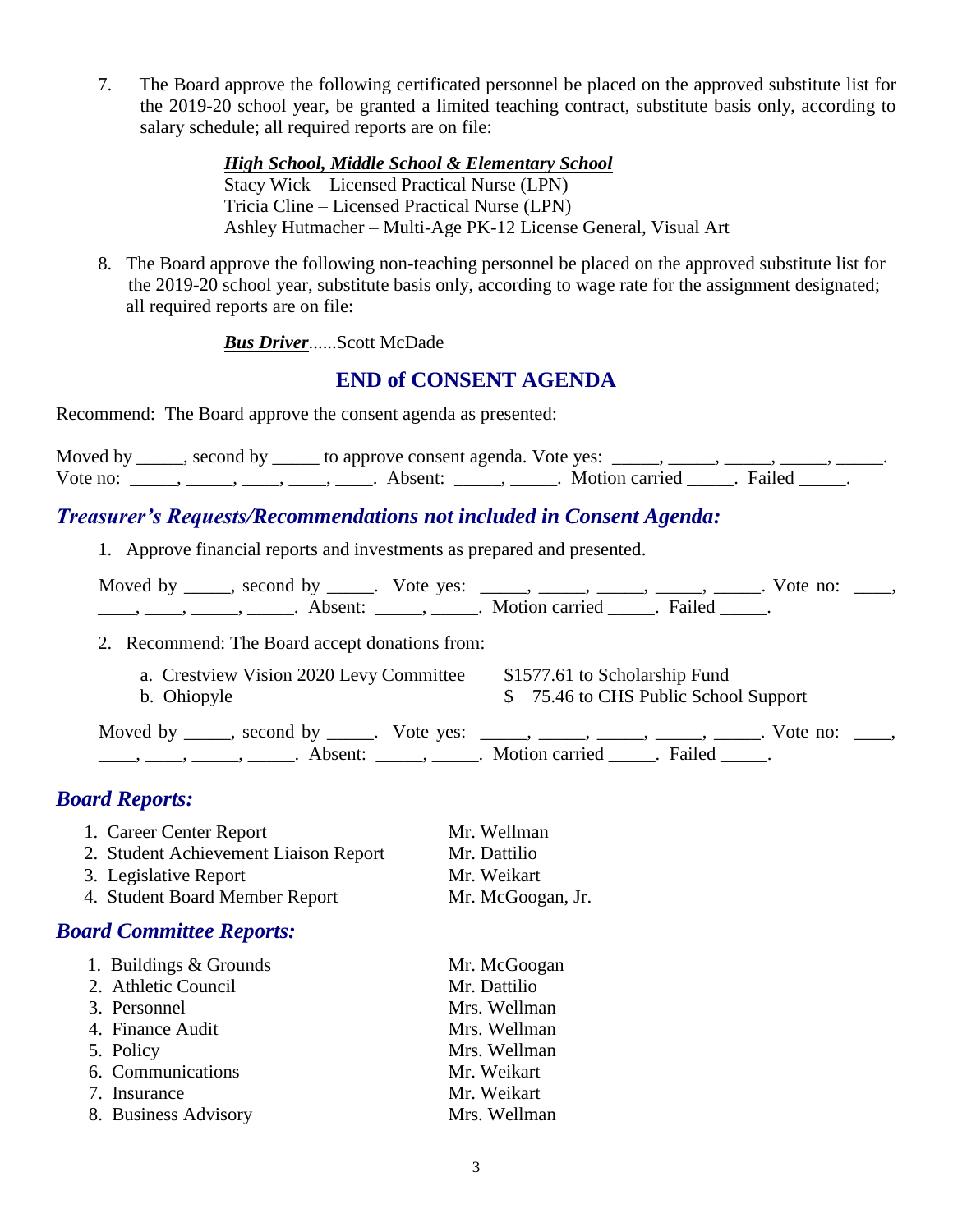# *Administrative Reports:*

| 1. Elementary School | Mrs. Dangerfield   |
|----------------------|--------------------|
| 2. Middle School     | Mrs. Lemaster      |
| 3. High School       | Mrs. Nappi         |
| 4. Special Education | Mr. Pancake        |
| 5. Athletic          | Mr. Cusick         |
| 6. Lunchroom         | <b>Miss Wilmes</b> |
| 7. Technology        | Mr. Miller         |
| 8. Transportation    | Mr. Burbick        |
| 9. Maintenance       | Mr. Radman         |
|                      |                    |

## **Superintendent's Report:** Mr. Manley

# *Superintendent's Requests/Recommendations not included in Consent Agenda:*

1. Recommend: The Board review the following Board Policies/Bylaws which will be presented for approval at the December 16, 2019 board meeting:

| <b>Policy/Bylaw Number</b> | <b>Description</b>                                                                                                                                                                                    | <b>New/Revised/Replacement</b> |
|----------------------------|-------------------------------------------------------------------------------------------------------------------------------------------------------------------------------------------------------|--------------------------------|
| 1310                       | <b>Employment of the Treasurer</b>                                                                                                                                                                    | Revised                        |
| 1340                       | Non-Reemployment of the Treasurer                                                                                                                                                                     | Revised                        |
| 1615                       | Use of Tobacco by Administrators                                                                                                                                                                      | <b>New</b>                     |
| 2431                       | <b>Interscholastic Athletics</b>                                                                                                                                                                      | Revised                        |
| 3215                       | Use of Tobacco by Professional Staff                                                                                                                                                                  | Revised                        |
| 4215                       | Use of Tobacco by Classified Staff                                                                                                                                                                    | Revised                        |
| 5113.02                    | <b>School Choice Options</b>                                                                                                                                                                          | Revised                        |
| 5200                       | Attendance                                                                                                                                                                                            | Revised                        |
| 5230                       | Late Arrival & Early Dismissal                                                                                                                                                                        | Revised                        |
| 5350                       | Student Mental Health & Suicide Prevention                                                                                                                                                            | Revised                        |
| 5460                       | <b>Graduation Requirements</b>                                                                                                                                                                        | Revised                        |
| 5512                       | Use of Tobacco                                                                                                                                                                                        | Revised                        |
| 7300                       | Disposition of Real Property/Personal Property                                                                                                                                                        | Revised                        |
| 7434                       | Use of Tobacco on School Premises                                                                                                                                                                     | Revised                        |
| 7440.03                    | <b>Small Unmanned Aircraft System</b>                                                                                                                                                                 | <b>New</b>                     |
| 8403                       | School Resource Officer                                                                                                                                                                               | Revised                        |
| 8462                       | <b>Student Abuse and Neglect</b>                                                                                                                                                                      | Revised                        |
| 8500                       | Food Service                                                                                                                                                                                          | Revised                        |
|                            | Moved by _____, second by _____. Vote yes: _____, _____, _____, _____, _____. Vote no: ____, _____,<br><u>_____, ______</u> , _______. Absent: _______, ______. Motion carried ______. Failed ______. |                                |

 2. Recommend: The Board sanction the following as a club sport with the Ohio High School Athletic Association, effective 2019-20 season and to allow participation in the 2019-20 OHSAA Meets:

| Indoor Track                                                                                                                 |  |
|------------------------------------------------------------------------------------------------------------------------------|--|
| Moved by ______, second by _____. Vote yes: _____, _____, _____, _____, _____. Vote no:<br>Absent: , Motion carried . Failed |  |